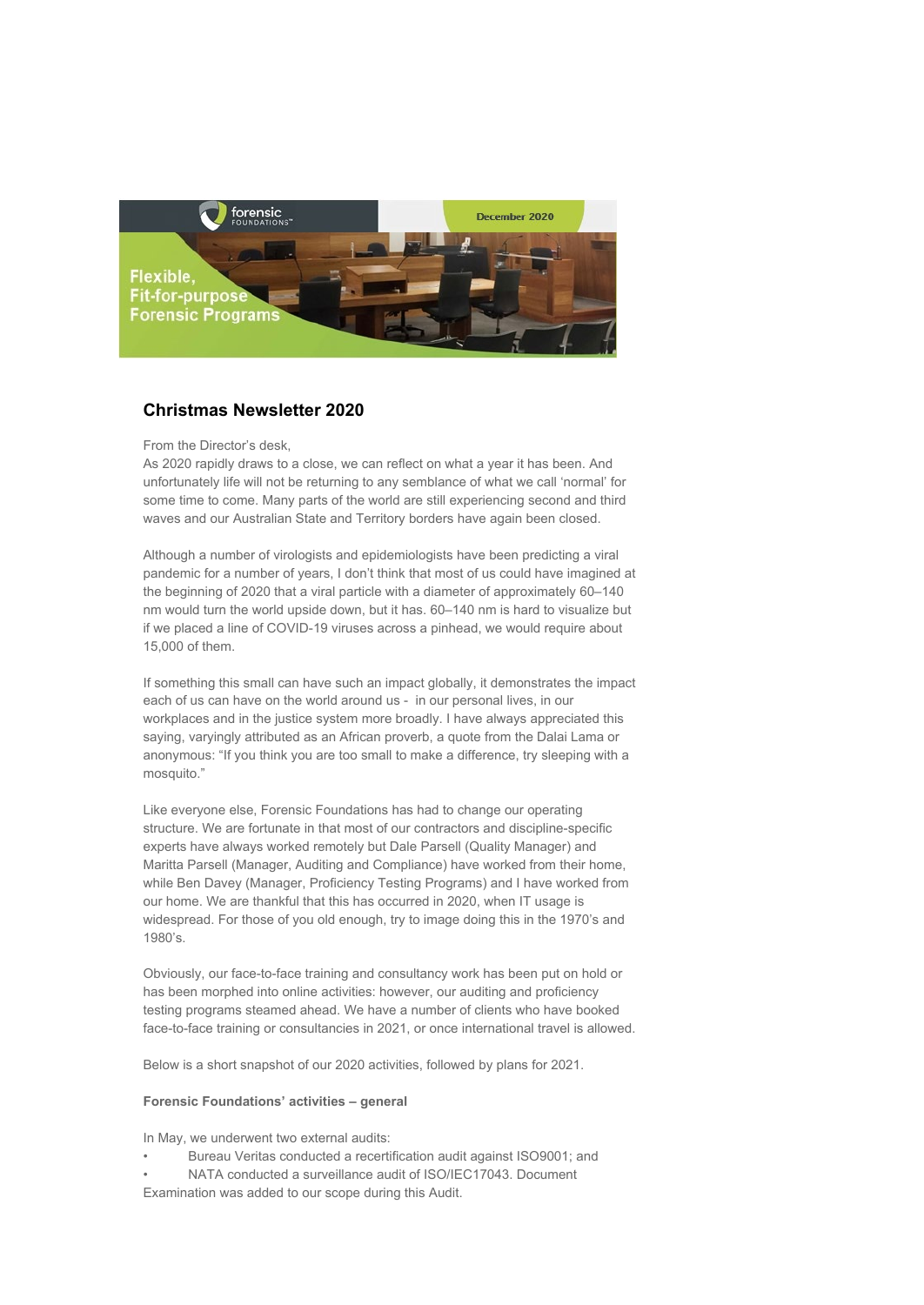We were pleased (but not surprised) that our certification to ISO9001 and accreditation to ISO17043 both continued.

We also undertook a review of our 2018-2021 Strategic Plan and 2019-2020 Business Plan and commenced development of the 2021-2025 Strategic and 2021- 2022 Business Plans. As part of this process, we are asking for your input. We have created a short survey which can be accessed [here](https://www.surveymonkey.com/r/357FQHR). Please let us know how we can assist you in the provision of flexible, fit-for-purpose forensic programs.

As part of this review, we have examined Forensic Foundations' social media presence and balanced this against the time required to keep multiple sites updated. As a result, we will only be maintaining one professional site. This site will be under my name (Anna Davey) on LinkedIn. I hope to see you all there.

On a personal note, I managed to attend the American Academy of Forensic Sciences (AAFS) meeting in February, which as always was huge and very stimulating. I continue as a member of the Council of the Victorian Chapter of the Australian Academy of Forensic Sciences (AAFS) - the same acronym which made life a little complicated at the time .

Thanks to COVID-19, I have also been able to attend a number of virtual international conferences and meetings and have made presentations to:

- Asian Forensic Sciences Network, QASC Workshop
- o Proficiency Testing So Much More Than Compliance
- Amity Institute of Forensic Sciences (India) Internal Web-Seminar
- o How professional silos hurt women and children

I also gave my lectures to students at Swinburne and Latrobe Universities on-line.

And for something completely different, I participated in an online discussion as part of a Victorian Law Week event organized by 'Sisters in Crime'. The ABC of DNA is now live on YouTube [https://www.youtube.com/watch?](https://www.youtube.com/watch?v=PuWJlk1AvbQ&feature=youtu.be) [v=PuWJlk1AvbQ&feature=youtu.be](https://www.youtube.com/watch?v=PuWJlk1AvbQ&feature=youtu.be)

#### **Training activities**

Although we have not conducted any training activities in 2020, we still receive feedback from past participants. This is an example of such feedback:

"Hi Anna, just thought l would let you know l was recently engaged as an expert ….. I provided a report on two questions contained in the client's instructions. My report was accepted with positive feedback. It was my first experience as an independent expert in a legal matter. I want you to know how valuable your two-day course was in helping me draft the report. Best wishes ….."

Face-to-face training programs will commence again in 2021, with a Provision of Expert Evidence workshop for Victoria Police E-Crime Squad and a Quality Management/Internal Auditors course for the Australian Defence Force.

We are also developing a live online course focusing on the remote presentation of evidence in Courts of Law. Stay tuned.

### **Proficiencytesting@forensicfoundations**

Looking back from 2018 to 2020, the trend of the provision of proficiency tests is extremely positive. 2021 numbers look lower at this stage but we have submitted a number of quotes, two of which form part of international tenders. And orders do not close until a month from the distribution date.

In 2020, we began our commercial arrangement with Ruiyuan Wende Technologies Ltd who are acting as our agent in China, Hong Kong and Taiwan.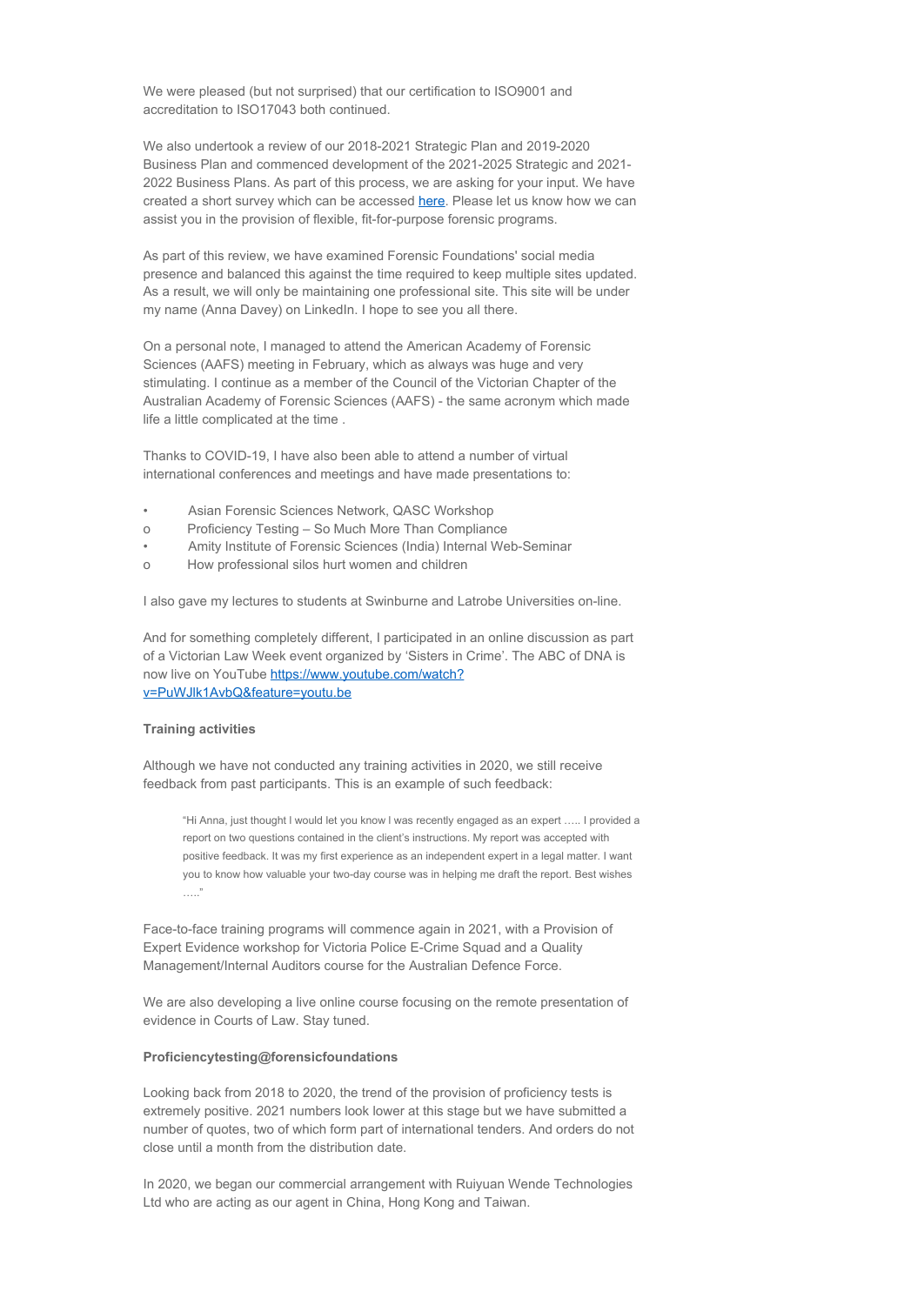We currently engage 14 'discipline-specific experts' to assist us with the test design. set up and assessment. If you are interested in working with us as a 'Discipline-Specific Expert', please do not hesitate to contact us.

In 2021 we are offering:

- 5 x Proficiency Tests for Biology
- 3 x Proficiency Tests for Chemical Criminalistic
- 1 x Proficiency Test for Fingerprint detection, enhancement and identification
- 1 x Proficiency Test for Document Examination

We are also offering Inter-Laboratory Collaborative Trials in each of:

- Digital Forensics
- Forensic Drug Analysis
- Chemical Criminalistics Ignitable fluid residue
- Forensic Odontology

The 2021 Program can be downloaded [here](https://www.forensicfoundations.com.au/wp-content/uploads/2020/08/proficiencytesting@forensicfoundations-2021-program-1.pdf). Suggestions for future Proficiency tests or Inter-Laboratory Collaborative Trials can be found [here](https://www.forensicfoundations.com.au/proficiency-testing/proficiency-test-development/).

#### **External Auditing Program**

ISO 18385:2016 "Minimizing the risk of human DNA contamination in products used to collect, store and analyse biological material for forensic purposes – Requirements"

Forensic Foundations remains the sole auditing service (worldwide) for this standard and continues to operate as a subcontractor to Bureau Veritas (BV).

2020 has proven to be a difficult year. On-site visits had to be suspended for our international clients from March 2020 and domestically from May 2020. Following confirmation from BV in May 2020, initial and routine surveillance audits were conducted as desk-top reviews of specified records and procedures.

On-site Main and Recertification Audits could not be conducted. Recertification Audits could be partially completed as desk-top audits and an extension of 6 months was granted. This situation is currently under review by BV as the restrictions on travel continue.

Nine organizations now hold ISO 18385 certification (click here for more details).

Four other organizations are part way through the process, moving towards certification.

Other organizations have also expressed an interest but are currently on hold.

### **Consultancy**

Much of our consultancy work has been placed on hold at present, with one major exception – working with Thermo Fisher Scientific, we are providing support and training for an Asian Forensic Science laboratory seeking ISO17015 accreditation. This involves Quality Management awareness, process mapping, document review, internal auditor training and the conduct of internal audits and mock accreditation audit. At present this is wholly on line but we hope that once a vaccine is available, we will be able to introduce an auditing component on site.

#### **Vale**

Before I close, I would like to pay tribute to Dr Tony Raymond AM (31.12.1949 - 25.08.2020) – a valued friend and colleague. I knew Tony for 32 years – he was such a powerful influence in both my personal and professional life. This second photo was from our time at NIFS. I think we scrubbed up OK?? Tony, you are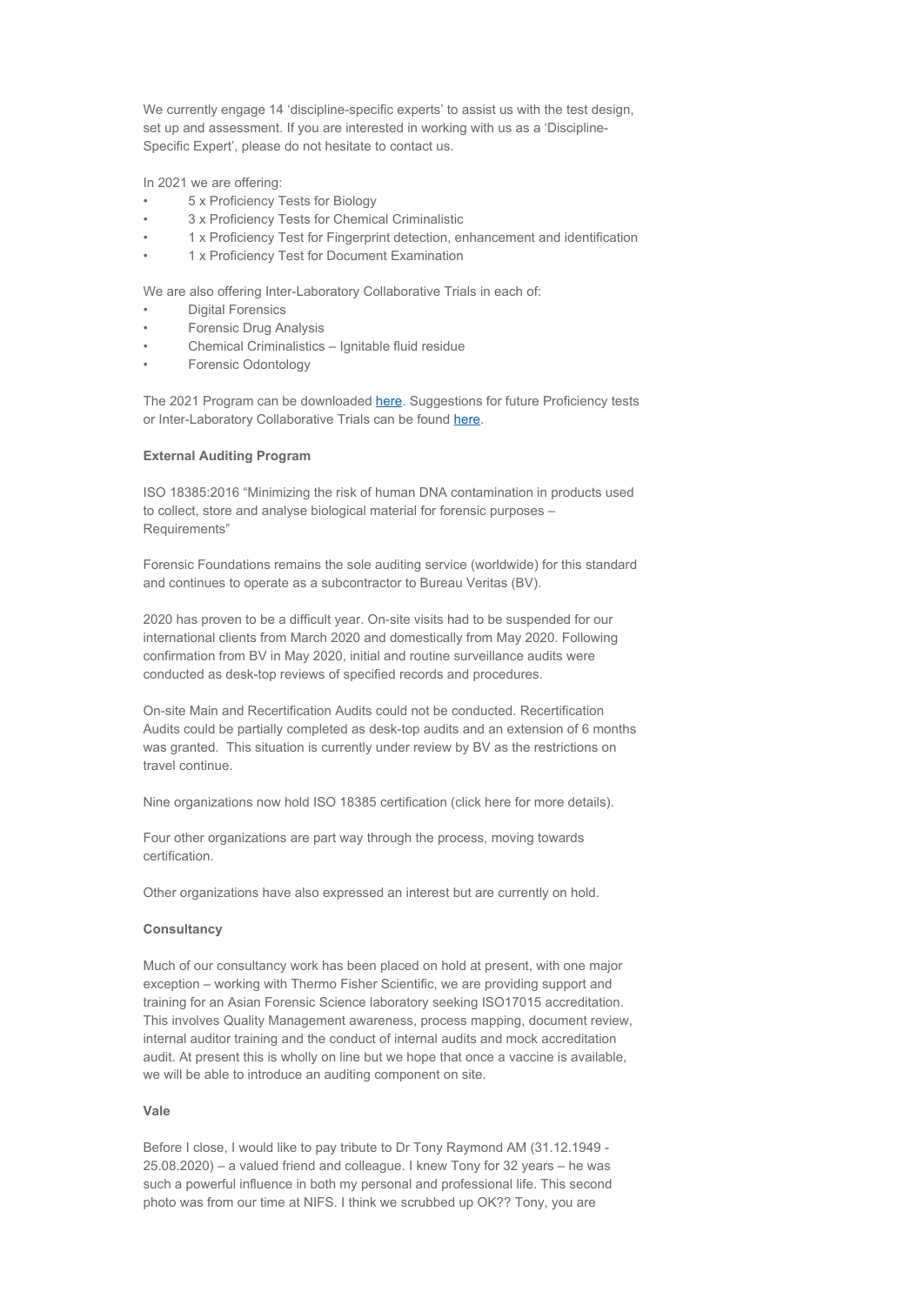# missed.

# Finally

On behalf of us all at Forensic Foundations, we wish you, your loved ones and your colleagues the very best at this season of Christmas and look forward to working with you all in 2021 and beyond.



Anna Davey Director



If you wish to unsubscribe please reply to this email and type 'Unsubscribe' in the subject line